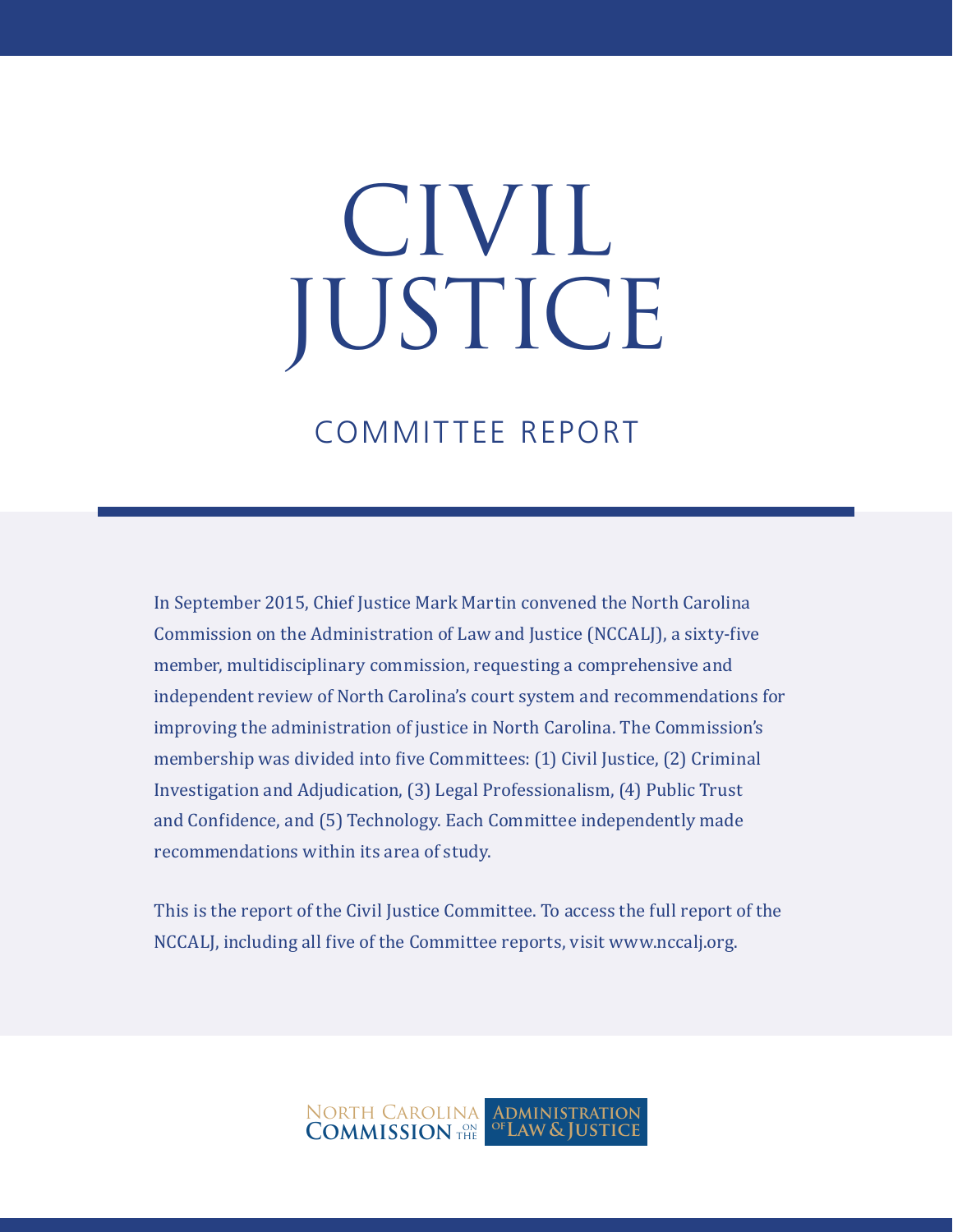#### North Carolina **COMMISSION** THE **Administration Law & Justice of**

## COMMITTEE REPORT CIVIL JUSTICE

*This report contains recommendations for the future direction of the North Carolina court system as developed independently by citizen volunteers. No part of this report constitutes the official policy of the Supreme Court of North Carolina, of the North Carolina Judicial Branch, or of any other constituent official or entity of North Carolina state government.*

## A MODERN CIVIL JUSTICE SYSTEM SHOULD BE FAIR, ACCESSIBLE, TRANSPARENT, EFFICIENT, AND EFFECTIVE.

## INTRODUCTION

The Civil Justice Committee is one of five Committees constituting the North Carolina Commission on the Administration of Law and Justice (NCCALJ). The Civil Justice Committee is charged with evaluating the civil justice system in North Carolina, identifying areas of concern, and making preliminary recommendations for reform.

Civil justice is the process by which North Carolina's courts resolve or assist in resolving non-criminal disputes between individuals, private entities, and governmental bodies. The North Carolina

civil justice system has many parts, including the Supreme Court, the Court of Appeals, the superior court, the district court, the Industrial Commission, the Office of Administrative Hearings, and the North Carolina Administrative Office of the Courts (NCAOC). Judges, magistrates, clerks, and appointed officials, as well as a support staff that has widely varying duties and skill sets, carry out the responsibilities of this system. Although some courts also have jurisdiction over criminal matters, this Committee's task is to examine only the civil justice system.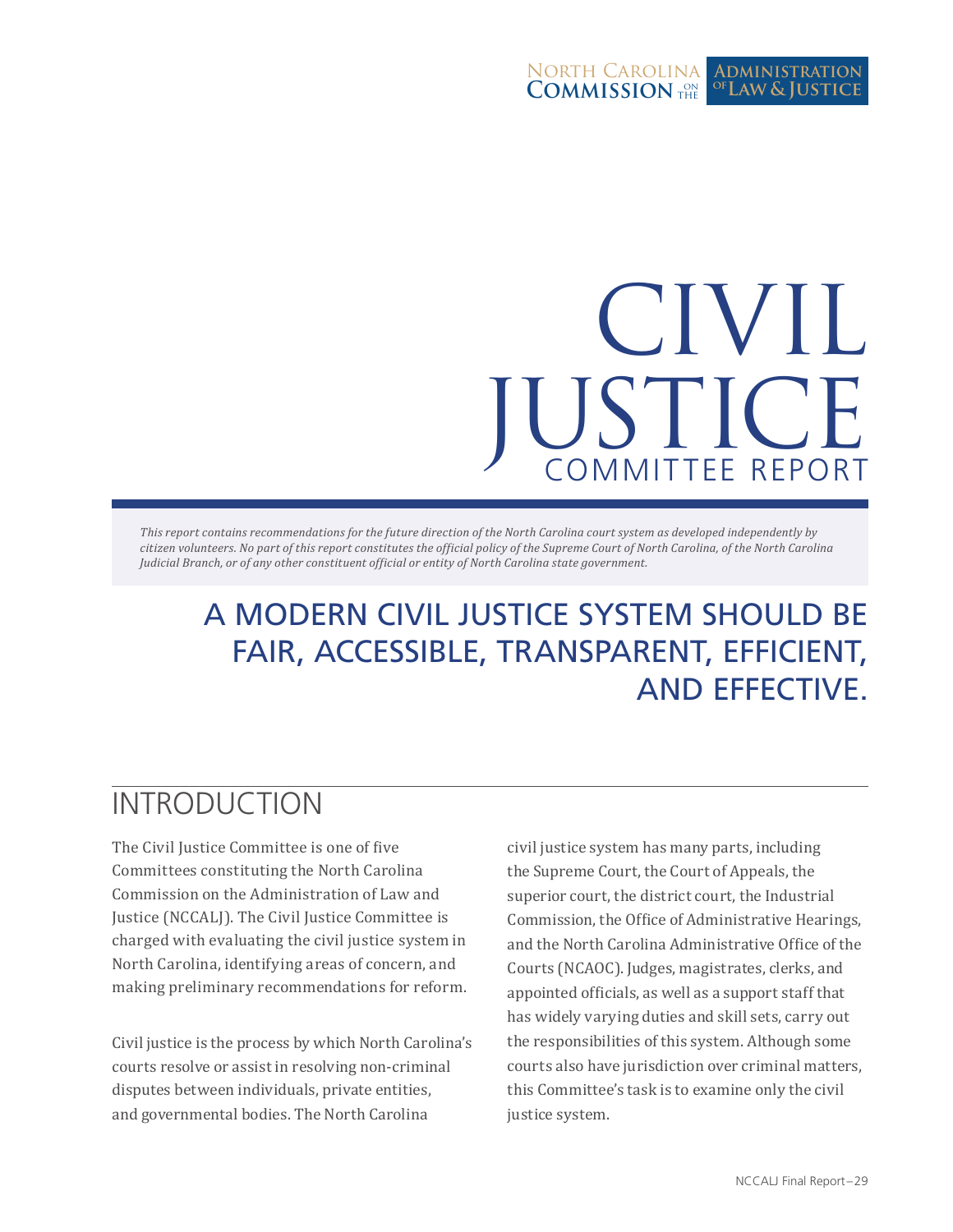## GUIDING PRINCIPLES

The NCCALJ's efforts are focused on how the Judicial Branch can best serve the public, ensuring that the state's court system is one that the public trusts. The Committee developed five guiding principles for our work that are vital to maintaining public trust and confidence in our courts. The Committee believes that a modern civil justice system should be FAIR, ACCESSIBLE, TRANSPARENT, EFFICIENT, and EFFECTIVE.

#### **What do we mean by these principles?**

- A system is FAIR when cases are decided based on the principles of law and justice and the facts and circumstances of the particular case, and not biased by the wealth, political influence, or identity of the parties. Partisanship and prejudice have no place in a fair decision.
- A system is ACCESSIBLE when the courts and court-assisted processes are open and available to all persons who wish to participate, without barriers or costs, financial or otherwise, that are so high as to deter residents from using the courts.
- A system is TRANSPARENT when participants understand how their case will be assigned, processed, and adjudicated, and when records of the proceedings are open and available to the public except when privacy or safety concerns require otherwise.
- A system is EFFICIENT when time and resources expended are proportionate to the needs of the case, and when litigation, lawyers, or courts do not generate unnecessary costs or delay.
- A system is EFFECTIVE when judicial officers have sufficient support, resources, and administrative structures to permit quality and timely decision-making and processing of cases, and when the system generates data to evaluate performance as measured by relevant benchmarks.

These are the guiding principles that the Committee believes are essential to a modern civil justice system that is able to meet the needs of and provide justice to the residents of North Carolina. The Committee has used these principles to determine the principal areas of focus for study and improvement, and to develop the recommendations outlined below. Going forward, these principles will inform the relevant benchmarks to be used when assessing progress toward ensuring that all residents of North Carolina have confidence in the civil justice system.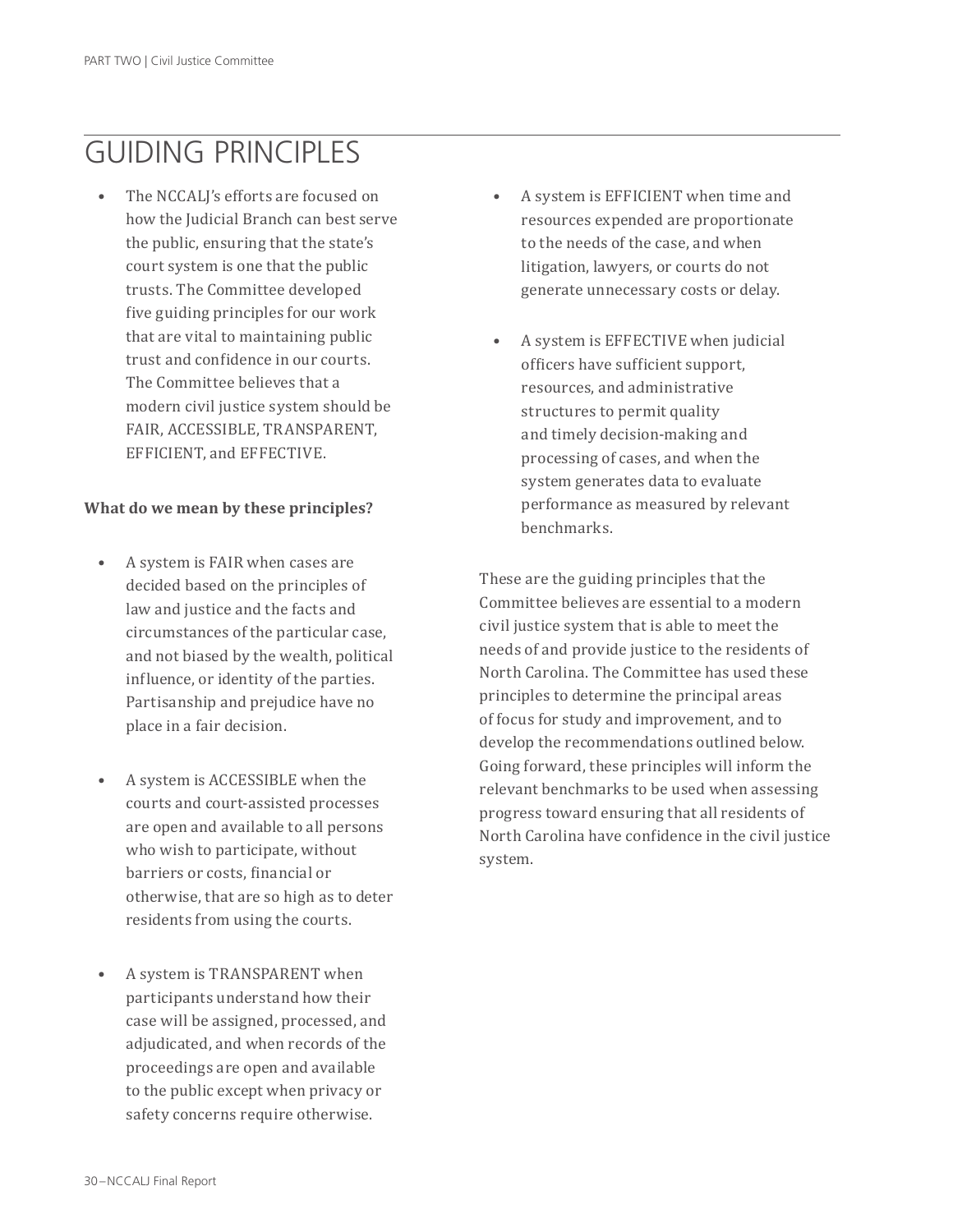## AREAS OF FOCUS

To identify its areas of focus, the Committee held ten public meetings. Among those attending, speaking, or presenting at the meetings were members of the business community; sitting judges on the business court, the superior court, and the district court; court administrators; employees of NCAOC; court executives and judges from other jurisdictions; legal aid professionals; representatives from the North Carolina State Bar; the North Carolina Conference of Clerks of the Superior Court; law students; legislative liaisons; and other members of the public.

After consulting with these stakeholders, experts, and researchers, the Committee decided to focus on the following areas, recognizing that there may be other areas of concern raised by stakeholders or the public not identified here:

- **Technology**
- Case management and tracking
- Judicial assignment system
- Legally trained support staff
- Legal assistance and self-represented litigation
- Civil fines, fees, and penalties

#### **TECHNOLOGY**

North Carolina was once a leader in using technology in its civil justice system but today lags behind other jurisdictions. The federal government's court system and states such as Utah have adopted a uniform and comprehensive

electronic filing and document management system. In these jurisdictions, litigants, attorneys, the courts, and the public are able to file, monitor, and review cases from the convenience of their offices or homes. By comparison, electronic filing is available only in select courts and jurisdictions in North Carolina, primarily in the Court of Appeals, the Supreme Court, the business court, and certain pilot programs in four of North Carolina's 100 counties. The result is that electronic filing and management of cases is not uniform throughout the North Carolina system and is available for only a fraction of the cases in the system.

For example, more than 200,000 civil cases were filed in the district courts and superior courts in North Carolina in fiscal year 2015-16, and the vast majority of these cases were handled in paper format. Those courts that have electronic filing and case management, such as North Carolina's Business Court and North Carolina's Court of Appeals, together managed approximately 1,800 cases, or one-tenth of the volume of the district and superior courts.

Despite security risks and considerable taxpayer expense in terms of storage and administration, paper filing and documentation remain the norm in most North Carolina courts. An estimated 31,369,840 pages were added to the clerks' case files in 2012-13, or approximately 22,960 linear feet of shelving.1 Thousands of square feet of space are dedicated for file storage. According to some estimates, a single file room measuring 20 feet by 60 feet can cost \$360,000 to construct and \$18,000 per year to maintain. Multiplied over North Carolina's 100 counties, these costs compound quickly.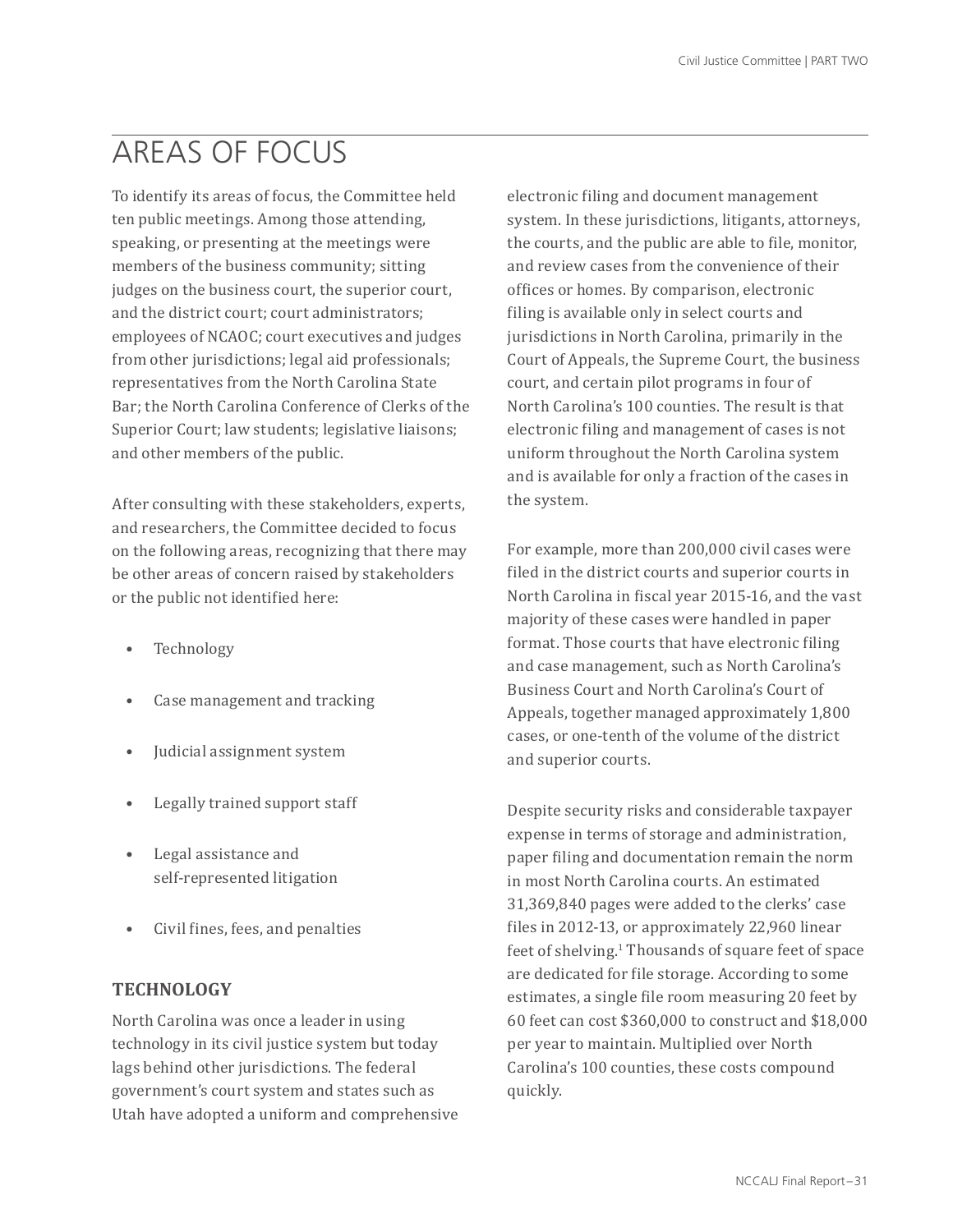This paper system is also prone to inefficiencies and transcription errors when files are processed or converted to other formats, such as for database entry. Members of the legal aid community observed that the lack of uniform, technologyenhanced filing in North Carolina makes representation of indigent clients burdensome both for lawyers and litigants. The Committee also heard speculation that some potential litigants may not file claims at all because of perceived barriers to access, such as the need to visit a courthouse; the need to read, understand, and complete a legal form; or the need to pay other costs that technology could mitigate. There is agreement that over time, if properly implemented, savings would likely exceed the cost of implementing a technology-based, paperless system. The different stakeholder groups largely agreed that increased use of technology has the potential to substantially improve the civil justice system, both as a whole and for all of its participants: businesses, individuals, lawyers, judges, and court staff. This Committee recognizes the Technology Committee's primary role in developing a strategic plan to address the technology-related needs of the Judicial Branch.

#### **CASE MANAGEMENT AND TRACKING**

The North Carolina civil justice system currently uses the dollar amount in dispute as a rough estimate for complexity. With some exceptions, whether a case ends up before a magistrate, a clerk, a district court judge, or a superior court judge (including a business court judge) depends largely on how much money is at issue. Once a case is before a certain judicial officer, the case management process, from filing to disposition, depends on a patchwork of statewide rules, local rules, and specific practices of individual courts. For example, cases are managed by agreement of the parties, by court administrators, or by judicial assistants, rather than by a standard

case management order. One court administrator referred to the case management system there as "management by event" or "management by the passage of time." The lack of uniformity also contributes to the difficulty of gathering reliable data about the performance of the civil justice system across the entire state, as comparisons are often inaccurate or misleading. Without standard measures of evaluation, the performance of the state's judicial system cannot be accurately assessed.

The National Center for State Courts has designed ten performance measures for state courts, called CourTools. These measures include measurement tools for time to disposition, age of active pending caseload, and clearance rates. The Supreme Court of North Carolina promulgated time-to-disposition benchmarks in 1996, but neither these benchmarks nor the National Center's performance measures have been widely communicated or used by the court system as a whole.

In the absence of more robust and standard measures of evaluation, the NCAOC supplied the following data regarding case volumes, as well as median days to disposition and median days pending for major case types in the small claims, district, and superior courts. These data points provide some basic information about the current health of the civil justice system in North Carolina.

Examining these disposition data through the lens of case management, it appears that the North Carolina courts do an adequate job of disposing of relatively simple civil cases; however, the mediandays-pending metrics suggest that more complex cases often languish. This indicates that the North Carolina civil justice system is ripe for the kind of tiered / track-based case management approach that the Committee recommends, since the system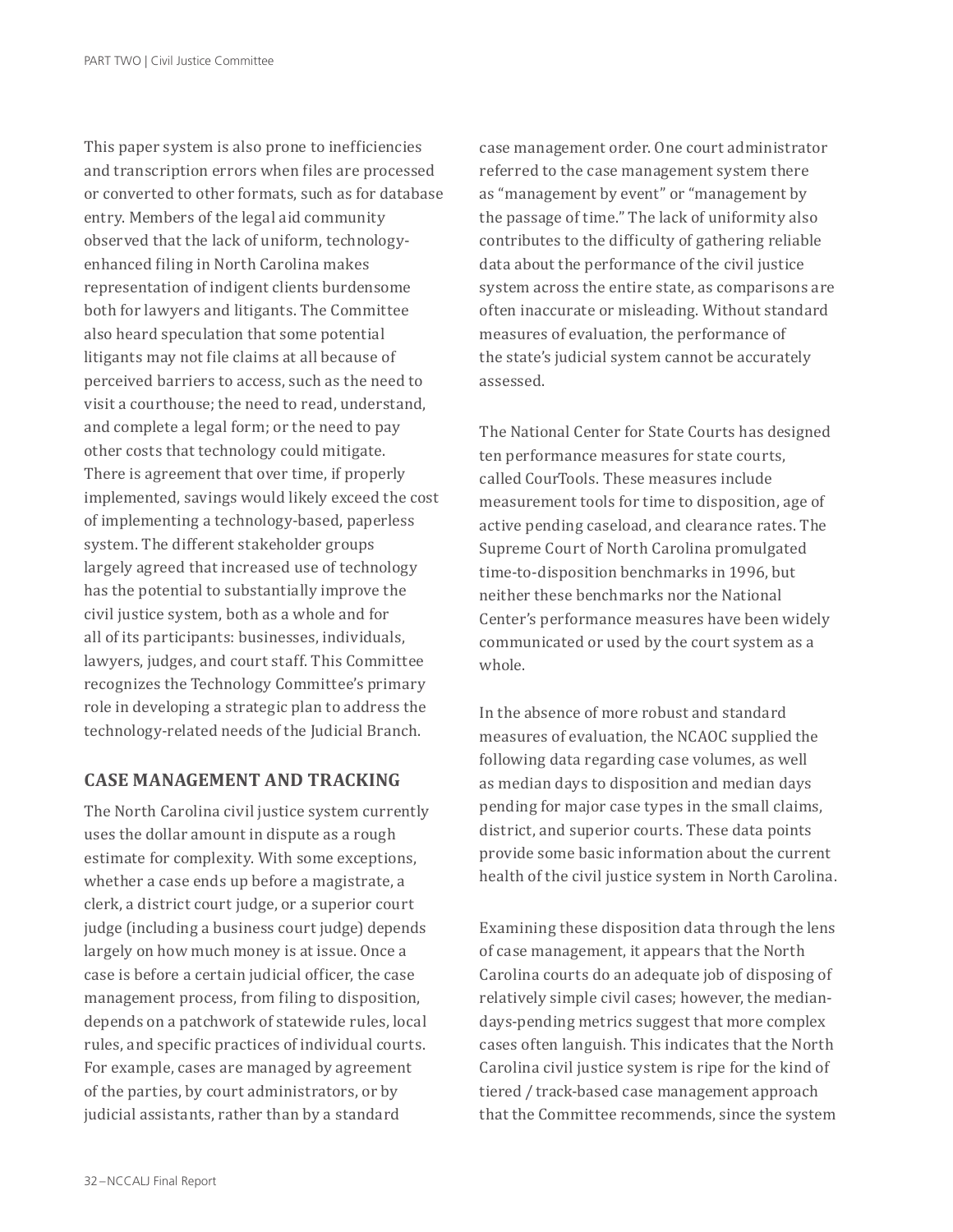as managed now could likely benefit from a rightsizing of resources on more complex cases.

The primary concern expressed by stakeholders was dissatisfaction with the lack of uniformity across judicial districts and the resulting delays that enter into the system, especially at the superior court level. Panelists and researchers suggested that differences in representation, and costs and

Other

Motor Vehicle

time associated with discovery and discovery management, can be drivers of inefficiencies. A recent High Point University survey showed that a majority of North Carolina residents believe that the court system does not resolve cases in a timely manner.<sup>2</sup> Best practices suggested by the National Center for State Courts, such as "right-sizing" court resources to the complexity of the case, may help resolve some of these issues.

| <b>Case Type</b>                     | FY 12-13 | FY 13-14 | <b>FY 14-15</b> | FY 15-16 |
|--------------------------------------|----------|----------|-----------------|----------|
| Interstate Child Support             | 227      | 278      | 321             | 230      |
| IV-D Child Support                   | 37,204   | 33,841   | 31,085          | 30,211   |
| Non IV-D Child Support               | 4,417    | 4,389    | 4,133           | 3,719    |
| General Civil                        | 45,874   | 48,525   | 51,565          | 50,325   |
| Magistrate Appeals / Transfers       | 3,621    | 3,704    | 3,932           | 3,946    |
| Non-Child Support Domestic Relations | 92,492   | 89,784   | 92,902          | 95,968   |
| <b>TOTAL</b>                         | 183,835  | 180,521  | 183,938         | 184,399  |
|                                      |          |          |                 |          |

#### **District Court — Cases Filed**



#### District Court Civil Cases Median Days Disposed and Pending

Source: North Carolina Administrative Office of the Courts

Administrative

Other

#### **Superior Court — Cases Filed**

| <b>Case Type</b>              | FY 12-13 | FY 13-14 | FY 14-15 | FY 15-16 |
|-------------------------------|----------|----------|----------|----------|
| Other Negligence              | 2,362    | 2,551    | 2,068    | 2,126    |
| Motor Vehicle Negligence      | 4,497    | 4.368    | 4,013    | 3,874    |
| Contract                      | 4,791    | 4.373    | 3,302    | 3,093    |
| Real Property                 | 1,830    | 1,830    | 1.293    | 1,444    |
| Collect on Accounts           | 1,386    | 1.140    | 781      | 579      |
| <b>Administrative Appeals</b> | 282      | 285      | 237      | 193      |
| Other                         | 6,337    | 5,877    | 5,571    | 5,223    |
| <b>TOTAL</b>                  | 21,485   | 20,424   | 17,265   | 16,532   |

Contract Real Property Collect on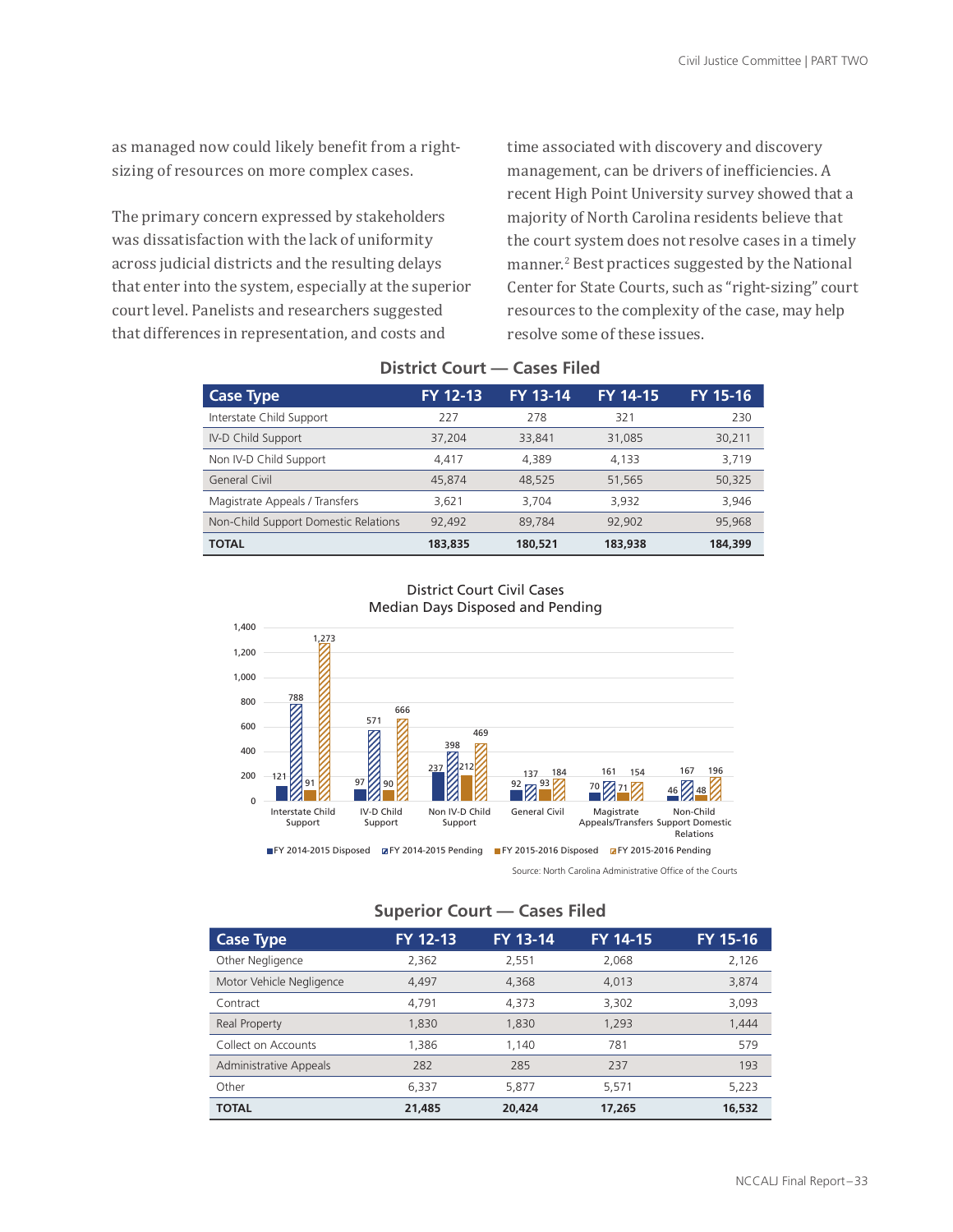

#### Superior Court Civil Cases Median Days Disposed and Pending

Source: North Carolina Administrative Office of the Courts

#### **Small Claims /Magistrate's Court—Total Case Filings**

|                                         |         | FY 12-13  FY 13-14  FY 14-15 |         | <b>FY 15-16</b> |
|-----------------------------------------|---------|------------------------------|---------|-----------------|
| <b>TOTAL CIVIL SMALL CLAIMS FILINGS</b> | 218.908 | 220.511                      | 212.533 | 206,682         |

#### **Small Claims /Magistrate's Court—Case Filings by Issue3**

| <b>Issue Type</b>               | FY 12-13 | <b>FY 13-14</b> | <b>FY 14-15</b> | FY 15-16 |
|---------------------------------|----------|-----------------|-----------------|----------|
| Money Owed                      | 172,488  | 159.269         | 143.648         | 137,038  |
| Summary Ejectment               | 174,334  | 175.567         | 167,565         | 162,355  |
| Motor Vehicle Lien              | 270      | 284             | 275             | 342      |
| Possession of Personal Property | 11,198   | 11,871          | 10,870          | 10.759   |
| Other                           | 9.251    | 13,899          | 15,665          | 20.526   |
| <b>TOTAL</b>                    | 367,541  | 360,890         | 338,023         | 331,020  |



#### Small Claims Cases Median Days Disposed and Pending

Source: North Carolina Administrative Office of the Courts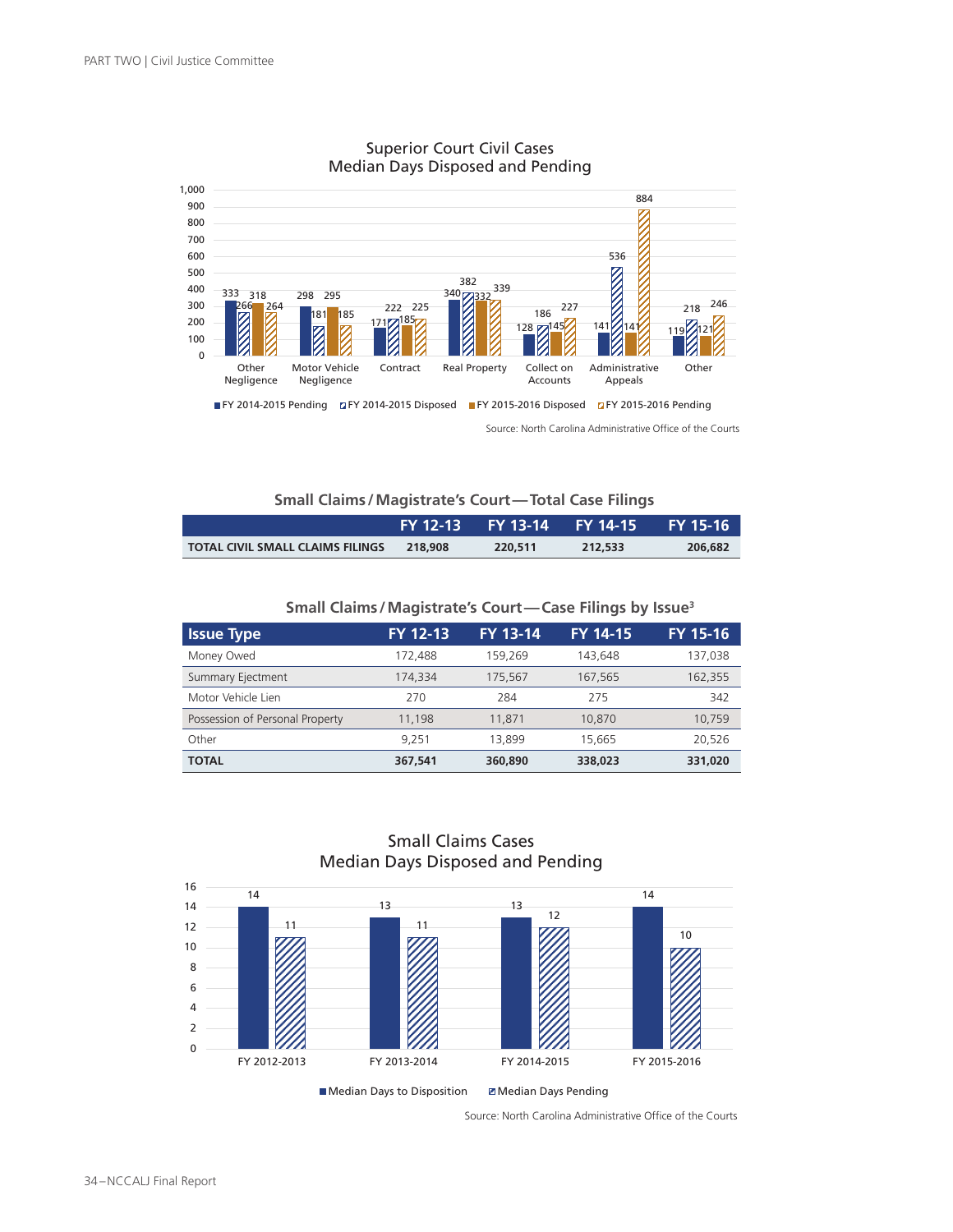#### **JUDICIAL ASSIGNMENT SYSTEM**

North Carolina's judicial assignment process is difficult to navigate, particularly for selfrepresented litigants and others who do not interact regularly with the court system. District court judges are assigned to dockets on a certain date, typically by the chief district court judge. Exceptions to this can be found in some of the state's district courts that use single-judge case assignments in managing their domestic relations case dockets. Therefore, a case may not have the same judge from the beginning of the case to the end. Superior court judges rotate according to the North Carolina Constitution, which provides that "[t]he principle of rotating Superior Court Judges among the various districts of a division is a salutary one and shall be observed."4 Currently, there are eight divisions and 50 districts across the state. Superior court judges rotate through the districts in their respective divisions on a six-month cycle. As a result, in superior court, as in district court, a single case may be heard by more than one judge. Though the rotation system is intended to avoid favoritism that could result from having a permanent judge in one district, the system can also lead to inefficiency and judgeshopping. The exceptions to the rotation system are the special superior court judges, including those who make up the business court. Under Rule 2.1 of the North Carolina General Rules of Practice, some cases that are not in the business court can be specially designated as "exceptional" by the Chief Justice and receive a single judge throughout the litigation.

The superior court assignment system is implemented primarily through the North Carolina Administrative Office of Courts, working with the office of the Chief Justice. Each district court's assignment system is typically administered by the chief district court judge. The personnel in these courts work very hard

to ensure that cases do not linger, that judicial personnel are assigned to cases as necessary, and that all participants adhere to the six-month rotation system when required and to the extent possible, while also emphasizing access and fairness. The assignment system depends on the competence and integrity of just a few individuals and therefore is sensitive to any change in personnel. The Committee heard mixed reviews from many stakeholders about whether the benefits of the judicial assignment system in North Carolina courts justified its complexity, with no clear consensus across different perspectives.

#### **LEGALLY TRAINED SUPPORT STAFF**

At the trial level, only the Business Court uses dedicated staff trained to assist the judges in investigating the law and making legal rulings. Although they may confront complex evidentiary or constitutional issues, superior court judges and district court judges have little to no research support. This lack of legally trained support staff takes place in an environment where significant numbers of law graduates are searching for fulltime jobs, suggesting a potential opportunity for matching supply with demand.

#### **LEGAL ASSISTANCE AND SELF-REPRESENTED LITIGATION**

For those who cannot afford representation, a number of legal aid organizations, as well as private lawyers, offer free legal counsel in North Carolina. In 2014, the North Carolina Equal Access to Justice Commission estimated that private attorneys supplied approximately 18,000 hours of legal services worth more than \$3.6 million on a pro bono basis — that is, for little or no pay for their time and expertise.<sup>5</sup> Notwithstanding their efforts, one-half of the approximately 70,000 individuals who seek a lawyer are turned away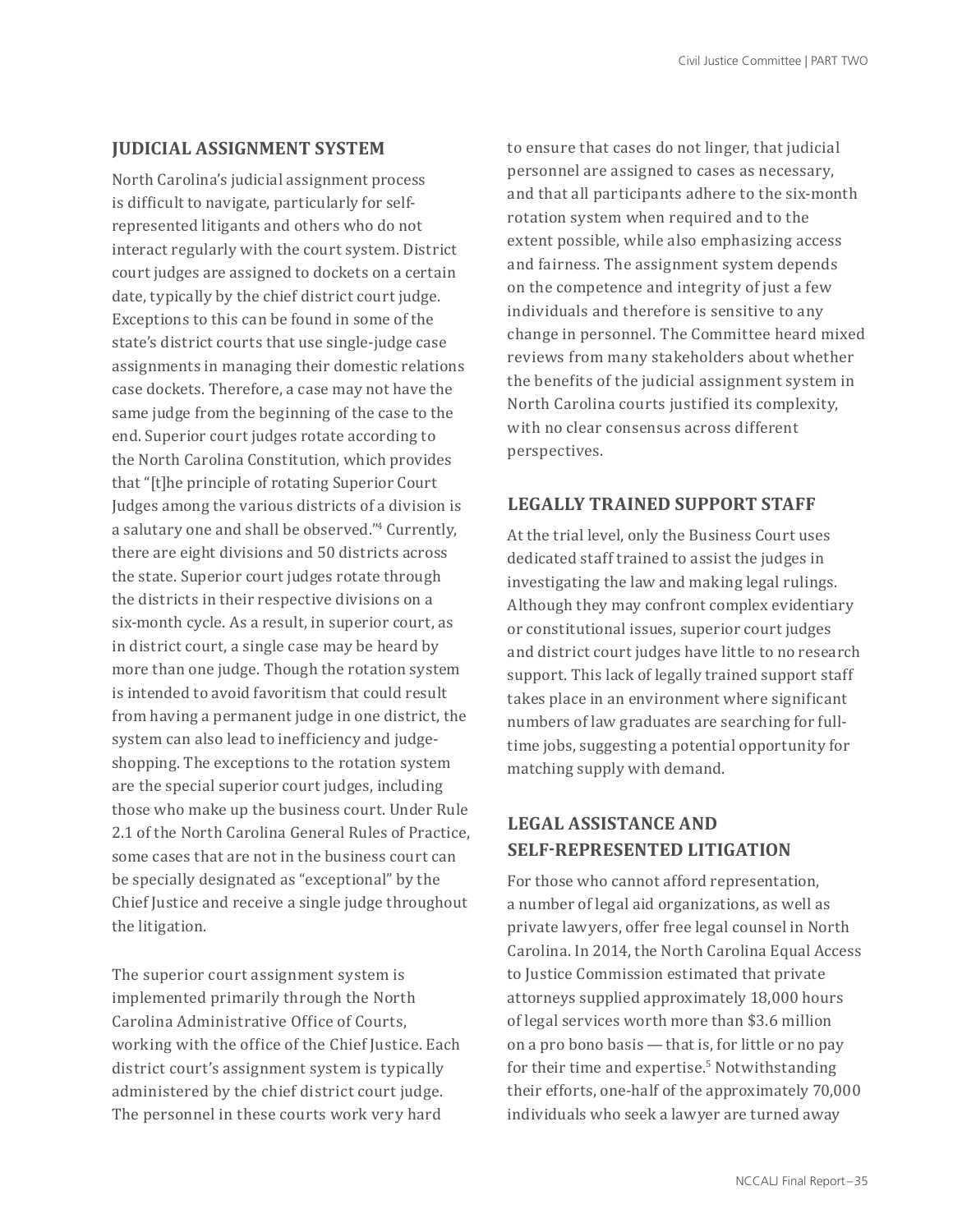without one, with 80 percent of the civil legal needs of low-income people in North Carolina going unmet.<sup>6</sup> Legal aid is supported by private donations, by members of the legal profession, and by federal, state, and local funding. All funding levels have dropped by one-third to one-half since 2008; over the same time period, the need for legal aid has increased by 30 percent, with many clients who present significant literacy and language obstacles to representation. Attorneys working in legal aid face challenges including low wages, high debt burdens from law school, and heavy caseloads.

When litigants do not want, cannot afford, or cannot find a lawyer, they sometimes represent themselves. The number of self-represented litigants has been increasing nationwide. According to *Landscape of Civil Litigation in State Courts*, a 2015 report from the National Center for State Courts, in the early 1990s, both litigants were represented by counsel in 97% of jury trials and in 91% of bench trials. However, that percentage has now fallen to 87% for jury trials and 24% for bench trials. The *Landscape* report went on to note that in more than three-quarters of the nearly one million non-domestic civil cases in the data set, at least one party, typically the defendant, is self-represented.7 As in other states, the increase in self-represented litigants is a significant issue in North Carolina.

Because self-represented litigants must navigate complex procedures, they challenge the resources of the court system, which can lead to delays further exacerbated by the same types of literacy and language barriers faced by many legal aid clients. Systemwide data on the number of selfrepresented litigants, the types of claims most likely to involve self-represented litigants, and comparisons of their cases to others in the system are scarce, partly because of the weaknesses of

the technology and case management process outlined above. County-level analyses in the early 2000s and self-reporting by judges suggest that self-represented litigation is concentrated in areas such as domestic relations, housing, and debt collection. Self-represented litigants can account for up to half of the docket in those matters.

#### **CIVIL FINES, FEES, AND PENALTIES**

The use of civil fines, fees, and penalties is an area of concern in North Carolina and nationwide, as reflected in recent reports by government agencies and private organizations. Courts that use fines, fees, and penalties to finance their operations, as well as the potential domino effect of unpaid fines, fees, and penalties on residents, can undermine confidence in the judicial system as a whole and potentially create a "destitution pipeline" and debtors' prison. In North Carolina, court costs and fees currently go into general state revenues. Fees generated during a criminal proceeding may be turned into civil judgments for which the individual is responsible. In 2015, 11,441 of the 794,989 criminal cases in North Carolina, or just under 1.5 percent, saw the total amount of criminal fees and fines converted into a civil judgment, according to the North Carolina Administrative Office of the Courts.<sup>8</sup> However, this statistic does not capture the fines and fees that were only partially converted to a civil judgment, or those that are kept as money owed within the criminal, rather than the civil, enforcement mechanism. Although there are constitutional due process prohibitions on jailing persons who are unable to pay debts for their failure to do so, and state constitutional checks on using fees to support local or court budgets, these legal mechanisms are imperfect and not self-executing.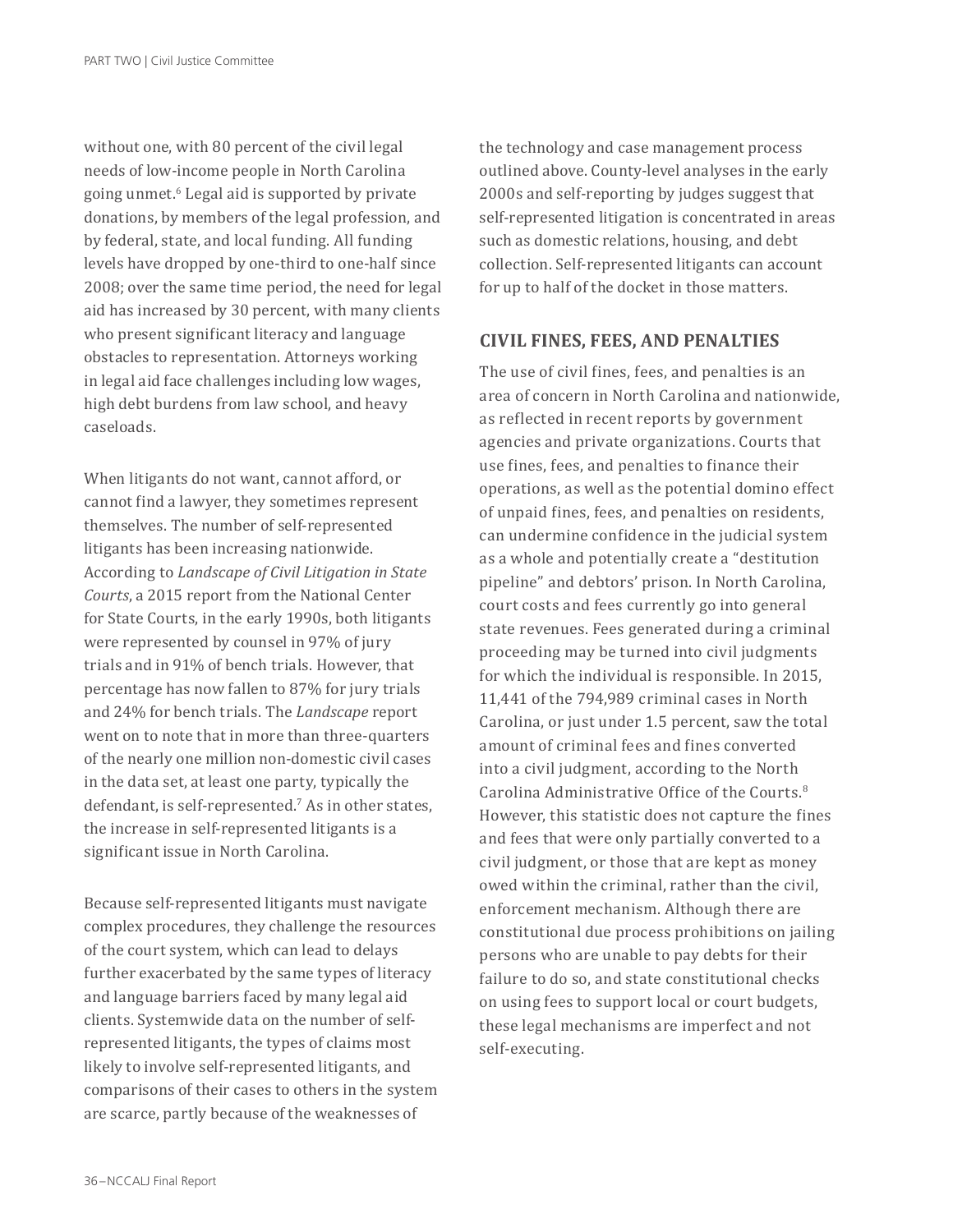## RECOMMENDATIONS

Consistent with the guiding principles and findings outlined above, the Civil Justice Committee offers the following recommendations.

The Committee also observes that, while these recommendations can be debated or adopted separately, some of them may be interlinked with other recommendations from this Committee or from other Committees on the Commission.

suited for automation. The Committee supports the Technology Committee's work in developing a strategic plan for implementing electronic workflows in the state's courts and clerk of court offices, including e-filing and a fully integrated, centralized case management system.

## • IMPLEMENT ELECTRONIC FILING AND CASE MANAGEMENT

Electronic filing and case management holds the potential to make the civil justice system more fair, accessible, and efficient. For example, the implementation of electronic case filing and management in Utah led to 30,000 fewer visits to the courthouse and millions of dollars saved in storage and paper.9 Court employees were better compensated and enjoyed increased job satisfaction. In addition, electronic filing and case management can generate data that will better enable evaluation of the performance of the entire system according to benchmarks designed to measure progress toward each of the guiding principles outlined above. Adoption of comprehensive electronic filing and case management in Utah and in the federal system can serve as a model for North Carolina. Personnel currently managing a paper system in the judicial system may then be reassigned and retrained, where appropriate, to spend time and resources on other important case management tasks not well

• CREATE AN EFFICIENT, ONGOING RULE-MAKING PROCESS FOR IMPLEMENTATION OF ELECTRONIC FILING AND MANAGEMENT

The rule-making process for civil litigation must be suitably flexible to capture fully the substantial cost savings of electronic filing and case management. As the experience of other jurisdictions has shown, adopting an electronic filing and case management system without rules that offer certainty about the legal significance of the electronic filing can generate expense without a corresponding benefit to the civil justice system.<sup>10</sup> Every aspect of civil procedure is affected by the introduction of electronic filing and management. The General Assembly has already provided the courts with rule-making authority in the area of electronic filing, and this authority should extend to developing the rules necessary to integrate technology fully and comprehensively into the civil justice system.<sup>11</sup>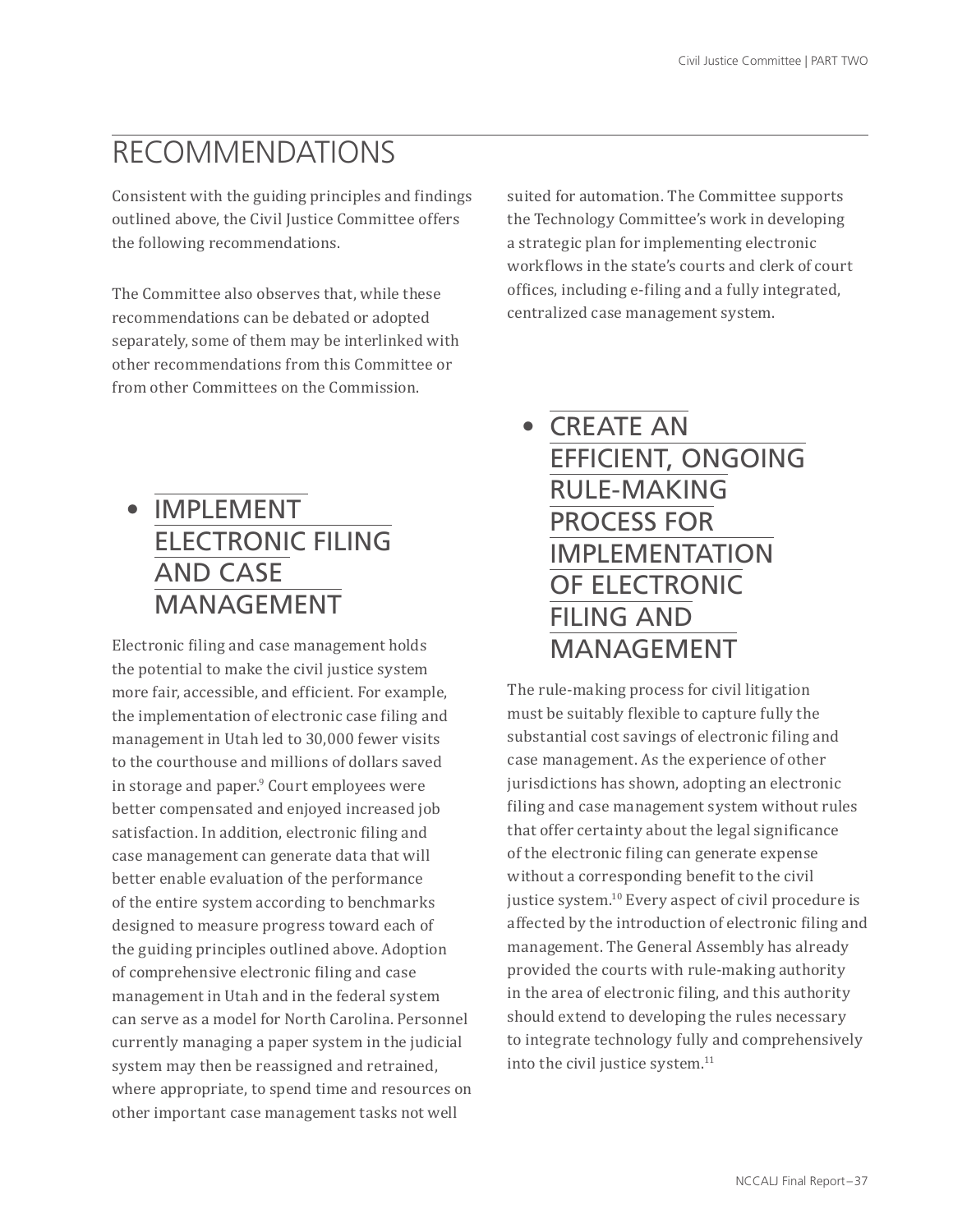## • INCREASE USE OF TECHNOLOGY FOR REMOTE COMMUNICATIONS

Travel to and from courthouses is difficult for litigants with limited resources and especially burdensome for those who are self-represented. These litigants must take time off from work, find childcare, and secure transportation to come to the courthouse. For judges, travel can be expensive and takes away from time better spent on the study and adjudication of cases. With remote communication technology, in addition to electronic filing and management, the case can be delivered to the judge, rather than the judge having to travel to the case. Use of technology for remote communication (including teleconferencing and videoconferencing) in civil cases, but especially for arbitration, mediation, custody, and domestic relations matters, can be used to reduce travel and expense and make the proceedings more accessible and efficient for everyone.

• CREATE A RULES COMMITTEE TO PROPOSE RULES OF CIVIL PROCEDURE, TO BE ADOPTED BY THE SUPREME COURT OF NORTH CAROLINA, AND SUBJECT TO REVIEW BY THE GENERAL ASSEMBLY

The Chief Justice should appoint a rules committee modeled on civil rules committees in the federal judiciary and in other states. This committee should have representatives of the bench, bar, and staff of the courts. An academic expert in procedure may be appointed as a reporter for the committee. This committee should examine the civil rules at every level of the civil justice docket, including small claims court and all areas of domestic relations law, to ensure that the rules enable litigants and court officials to dispose of cases efficiently, fairly, and transparently. This committee should propose rules of procedure, including rules concerning the use of communication technology and electronic filing and management. The rules proposed by the committee should then be reviewed for adoption by the Supreme Court and made binding, unless the General Assembly votes to defer, alter, or reject those rules.

## • IDENTIFY AND TRACK CASES ACCORDING TO THREE CATEGORIES: SIMPLE, GENERAL, AND COMPLEX

Cases at every level of the civil justice system should be identified early and designated as simple, general, or complex. Allocated resources should match the complexity of the case, and metrics in addition to the amount in dispute should be used to determine which track a case should be in. This "right-sizing" in case management will increase efficiencies throughout the system and ultimately should contribute to greater access as cases and claims are disposed of without expending unnecessary time or resources. "Right-sizing" cases acknowledges the unique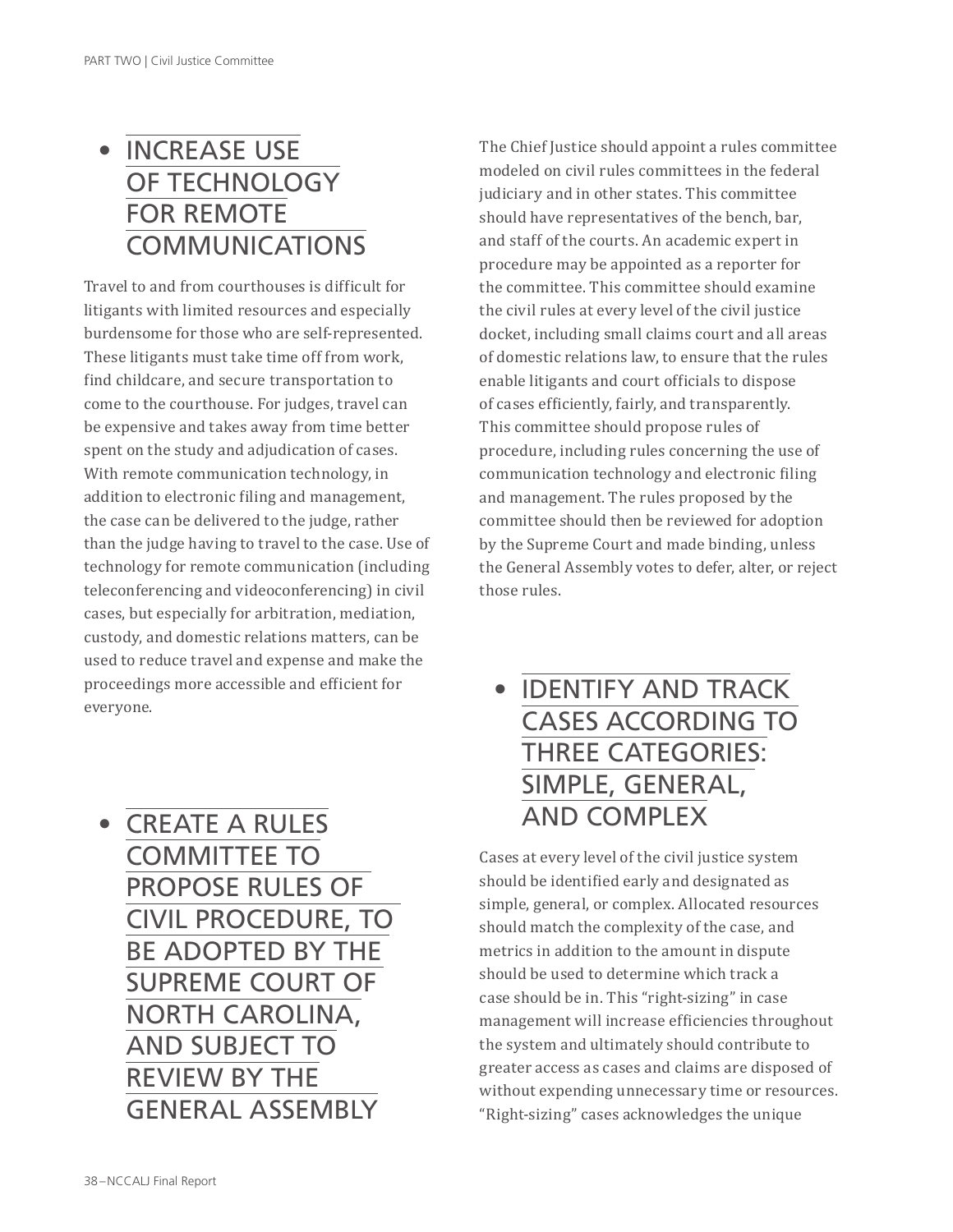nature, complexity, and sensitivity of some types of cases and recognizes that not all cases require the same kind of system resources.

For example, domestic relations cases may require different forms of processing and management than other types of cases, particularly since mandatory mediation is often a part of these cases. Cases with particular features could be referred for alternative dispute resolution processes such as mediation, arbitration, and collaborative law. Data gathered from such a tracking system could also be used for future evaluation of performance of specific tracks and other measures.

## • REQUIRE USE OF UNIFORM CASE MANAGEMENT ORDERS IN ALL COURTS

One of the principles and achievements of the Bell Commission of the 1950s was the establishment of a unified court system throughout the state of North Carolina. However, local rules and practice still vary considerably across the different judicial districts and in different levels of court, from magistrate's court to superior court. The Committee believes that efficiency, fairness, and transparency may be furthered by the use of uniform case management procedures and civil rules that are based on best practices. A case assignment system that matches the conduct of the case to the needs of the case will require new rules and case management orders, depending on whether the case is simple, general, or complex. The rules and orders will require modification over time as cases and best practices change. A civil rules committee can help supply the necessary uniformity in and flexibility of case

management orders, as one does in the federal system.

### • REASSIGN AND RETRAIN AS NECESSARY COURT SUPPORT STAFF, AND SUPPLY JUDGES WITH RESEARCH STAFF

Some of the anticipated savings that the system generates through improved technology and streamlined procedures can be directed to improving the quality of justice delivered in the system as a whole.

The Committee suggests that some portion of expected savings from the transition to technology be used to reassign, retrain, or reinvest in judicial system support staff, including trial court administrators, clerks of court, and pools of research support personnel, so that a more precise, accurate, and efficient disposition can occur in every case.



Resources are at the heart of access to justice. Since the 2008 economic downturn, civil legal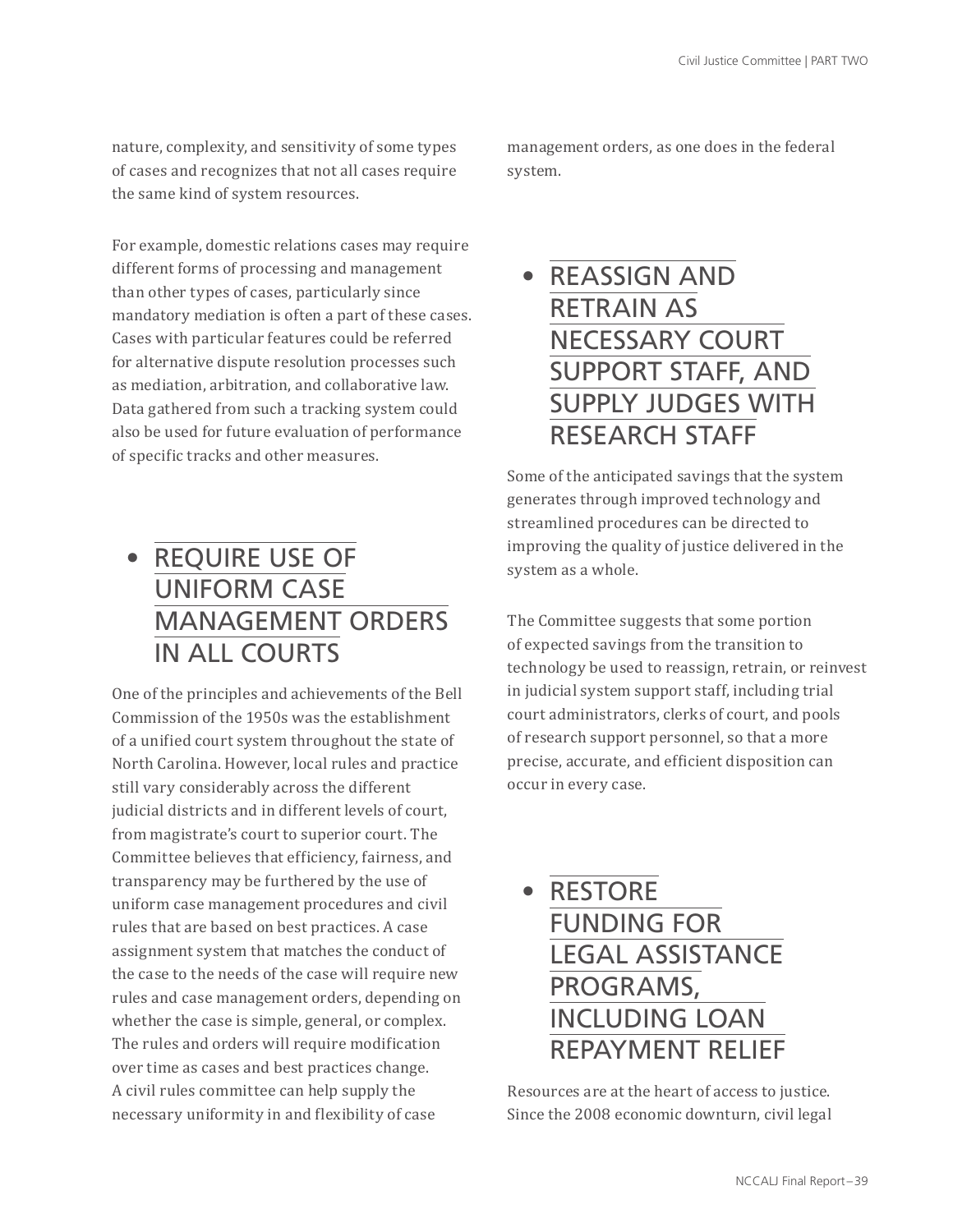aid funding has decreased from virtually every source while the number of North Carolinians living in poverty has increased.<sup>12</sup> When individuals are represented by legal aid, they are able to meaningfully access the court system, and their interests are protected regardless of how much money they have. And with skilled advocates who pursue only meritorious cases and settle many matters outside of court, legal aid conserves judicial resources.

Civil legal aid is an excellent investment of state resources that generates more than two dollars in economic benefits for each dollar in funding.<sup>13</sup> The value of stopping domestic abuse, preventing unnecessary homelessness, and blocking illegal and predatory consumer practices is incalculable. The Committee recommends restoring state legal aid funding, including programs such as NCLEAF, which provides loan repayment assistance for lawyers who serve North Carolinians in need.

• ENHANCE USE OF ONLINE FORMS; EXPLORE USE OF SELF-HELP KIOSKS AND CENTERS

To assist self-represented litigants, forms and instructions should be improved and made available online. These online resources would help streamline common and non-technical matters such as small claims, simple divorces, or simple landlord-tenant cases. Self-help kiosks or centers, online court assistance, and online dispute resolution mechanisms should be explored as a way to match appropriate judicial resources with self-represented litigants. The Committee

agrees, however, that none of these resources should be viewed as a substitute for trained, competent counsel in appropriate cases. Through technology-enhanced tools as well as case management orders, self-represented litigants should be notified as early as practicable of the availability of legal services and how to obtain those services. Such a system should be designed to better distribute and designate the limited legal aid and pro bono attorney resources to litigants who are most in need of, and would most benefit from, their services.

## • STUDY SINGLE JUDGE ASSIGNMENT IN DISTRICT COURT, AND IN SUPERIOR COURT WITHIN SPIRIT OF ROTATION REQUIRED BY THE NORTH CAROLINA **CONSTITUTION**

Some specialized courts in North Carolina, such as the Business Court and some family courts, and some specialized procedures, such as Rule 2.1, allow a single judge to be assigned to a case and to preside over that case from its beginning to its conclusion. The cases handled by single-judge assignment typically involve multiple hearings, discovery and discovery motions, motions to dismiss and for summary judgment, and numerous court dates. Single-judge-assigned cases can be complex commercial business matters or difficult and sensitive matters such as domestic relations. In the specialized cases to which it currently applies, litigants, lawyers, and judges are generally satisfied with single-judge case assignment. The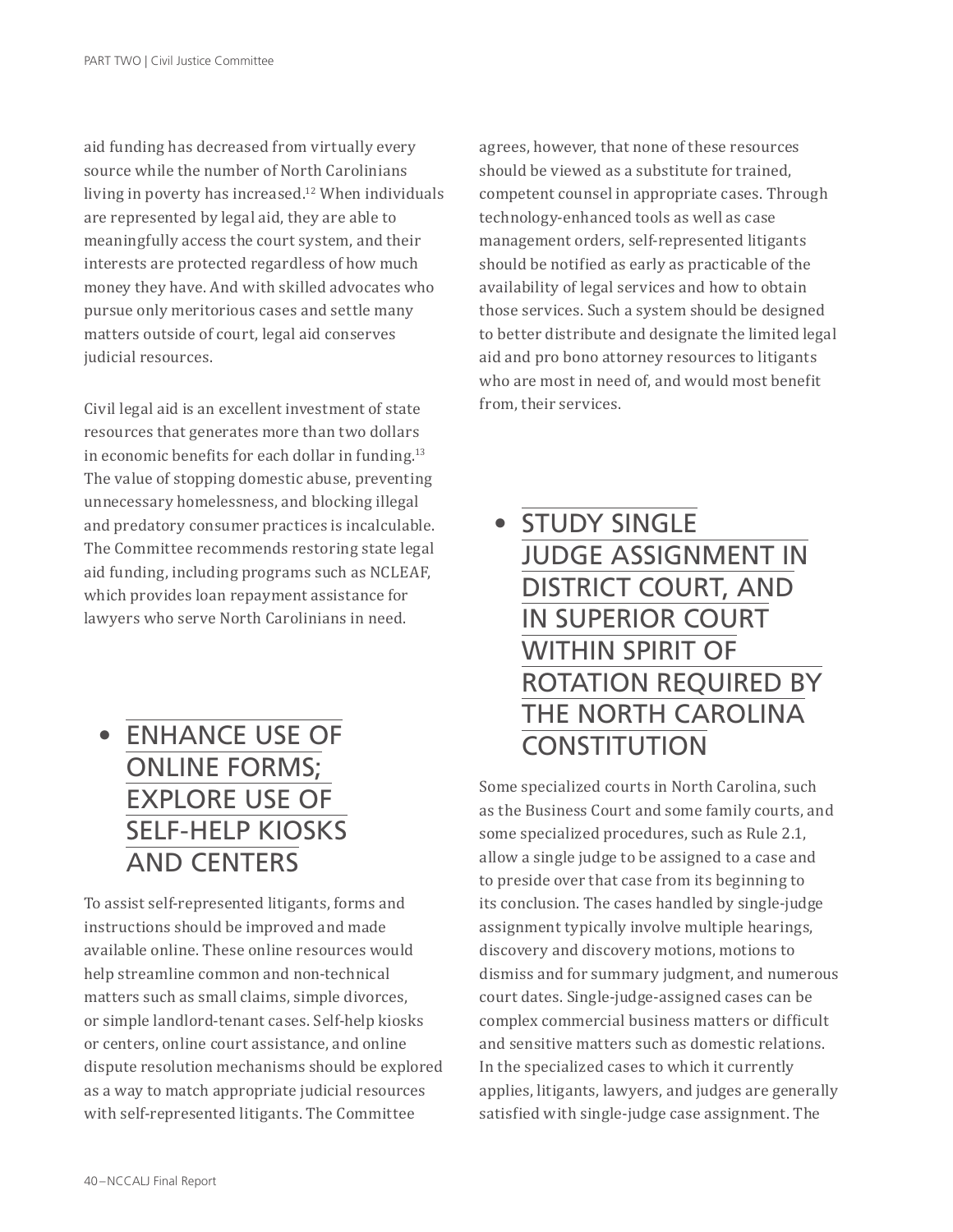Committee believes that the judiciary should further study a method that would identify those disputes, outside of the specialized courts and the procedures currently available, for which singlejudge assignment is most efficient, and create a transparent, neutral, and reliable method for making single-judge case assignments. Such a method could comply with the spirit of the state constitutional requirement that superior court judges rotate through districts by assigning such cases on a rotating basis so that the assigned superior court judge has cases from different districts.

The Chief Justice may encourage experimentation and pilot projects in the different districts and divisions to determine what method of assignment is most appropriate to satisfy the guiding principles of fairness, accessibility, transparency, efficiency, and effectiveness. Such pilot projects could build upon the experience of the business court and permit cases to be randomly or otherwise assigned to superior court judges from filing through judgment. Pilot projects should also permit cases to be assigned from filing on a geographical rotation system, permitting the judge to handle cases from different locations on a periodic basis. The pilot projects should include both rural and urban counties and be evaluated after a reasonable and sufficient period of time. Because of their high volume and number of unrepresented litigants, domestic relations cases and other matters related to family law might be an area deserving

of special consideration and further study with respect to electronic filing, case management, and tracking.

• ENSURE THAT LAWS AND PROCEDURES RESPECTING CIVIL FINES, FEES, AND PENALTIES DO NOT CAUSE OR AGGRAVATE POVERTY OR INEQUALITY

The Committee believes that further study of the effects of the way in which the civil justice system interacts with problems of inequality and integration into society is necessary. Such a study should be aimed at ensuring that the civil side of the justice system, alone or in combination with the criminal side, is not permitting an inequitable system to take root in North Carolina. This study may include, but is not limited to, a cost-benefit analysis of the practice of converting criminal fines or penalties into civil judgments, the use of fee waivers as an incentive to complete diversionary programs, the process and mechanisms of criminal expungements, and the effect of penalties such as suspension of licenses and criminal sanctions for failure to pay child support.

<sup>1.</sup> Comments of Bradley D. Fowler, NCAOC Planning and Organizational Development officer, in his presentation, "Estimating the Amount of Paper in Court Files and an Overview of Data in the North Carolina State Courts," NCCALJ Technology Committee Meeting (Raleigh, NC), December 15, 2015. Presentation materials available at http://bit.ly/2jINE1a. Accessed January 20, 2017.

<sup>2.</sup> 2015 survey of the High Point University Survey Research Center. A summary of the results of this survey is available at http://bit.ly/2hWGgLW. Published December 15, 2015. Accessed December 20, 2016.